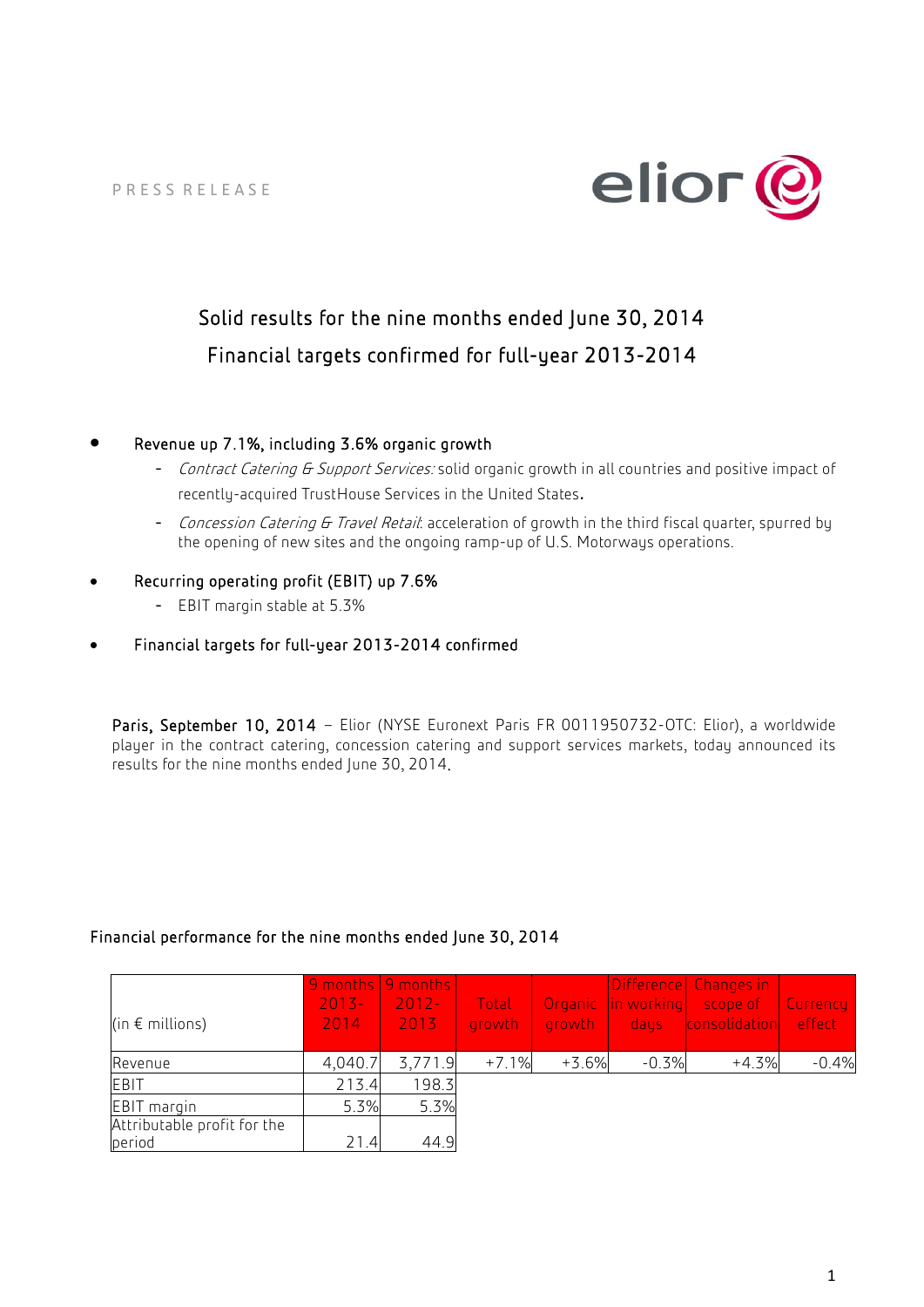Consolidated revenue for the first nine months of FY 2013-2014 came to €4.041 billion, up by a sharp 7.1% on the same period of FY 2012-2013, reflecting:

- solid 3.6% organic growth; and
- a 4.3% positive impact from changes in scope of consolidation, led by the acquisition of TrustHouse Services in the United States which has been consolidated since April 15, 2013.

Consolidated EBIT rose by €15.1 million, or 7.6%, to €213.4 million for the nine months ended June 30, 2014 from €198.3 million in the corresponding prior-year period.

Consolidated EBIT margin remained stable year on year, at 5.3%.

Commenting on these figures, Gilles Petit, Elior's Chief Executive Officer, stated: "Our results for the first nine months of the fiscal year testify to the Group's development capacity. We recorded 7.1% revenue growth for the period while maintaining profitability levels similar to the first nine months of FY 2012-2013. This performance demonstrates our ability to expand in the highest growth segments – notably in the United States where our two core businesses are doing very well – and to adapt to the operating environment in our European markets, where both our contract and concession catering businesses have held firm. As a result we are standing by our previously-announced financial targets for full-year 2013-2014 and are looking forward to the future with confidence."

|                          | <b>Revenue</b>                               |                                              | <b>EBIT</b>                                  |                                              | <b>EBIT margin</b>                           |                                              |
|--------------------------|----------------------------------------------|----------------------------------------------|----------------------------------------------|----------------------------------------------|----------------------------------------------|----------------------------------------------|
| (in $\epsilon$ millions) | 9 months<br>ended<br><b>June 30,</b><br>2014 | 9 months<br>ended<br><b>June 30,</b><br>2013 | 9 months<br>ended<br><b>June 30,</b><br>2014 | 9 months<br>ended<br><b>June 30.</b><br>2013 | 9 months<br>ended<br><b>June 30,</b><br>2014 | 9 months<br>ended<br><b>June 30,</b><br>2013 |
|                          |                                              |                                              |                                              |                                              |                                              |                                              |
| France                   | 1,652.0                                      | 1,632.1                                      | 121.6                                        | 131.7                                        | 7.4%                                         | 8.1%                                         |
| <b>Other countries</b>   | 1,300.0                                      | 1,075.0                                      | 78.3                                         | 62.8                                         | 6.0%                                         | 5.8%                                         |
| Total                    | 2,951.9                                      | 2,707.1                                      | 199.9                                        | 194.5                                        | 6.8%                                         | 7.2%                                         |

# Contract Catering & Support Services

# Revenue: €2,952 million (up 9.0%); EBIT: €200 million (up 2.8%)

Contract Catering & Support Services reported organic growth of 3.0%, fueled by strong business wins in FY2012-2013. For FY 2013-2014, the very robust sales performance delivered since the beginning of the year is expected to boost business development even further.

In France, our buoyant sales success drove organic growth of 1.9%. Business wins so far this year include contracts with EDF, Carrefour's head office in Massy, CACEIS bank, and CEA Saclay in the Business & Industry market, schools in Thiais, Le Bouscat, Les Mureaux and Tavernyin the Education market, and the Arnault Tzanck center in Saint Laurent du Var and six Médipole group establishments in the Healthcare market.

EBIT remained high in absolute value terms but contracted by  $\epsilon$ 10 million, due to an estimated €4.8million unfavorable impact of fewer working days during the period and a lower-than-expected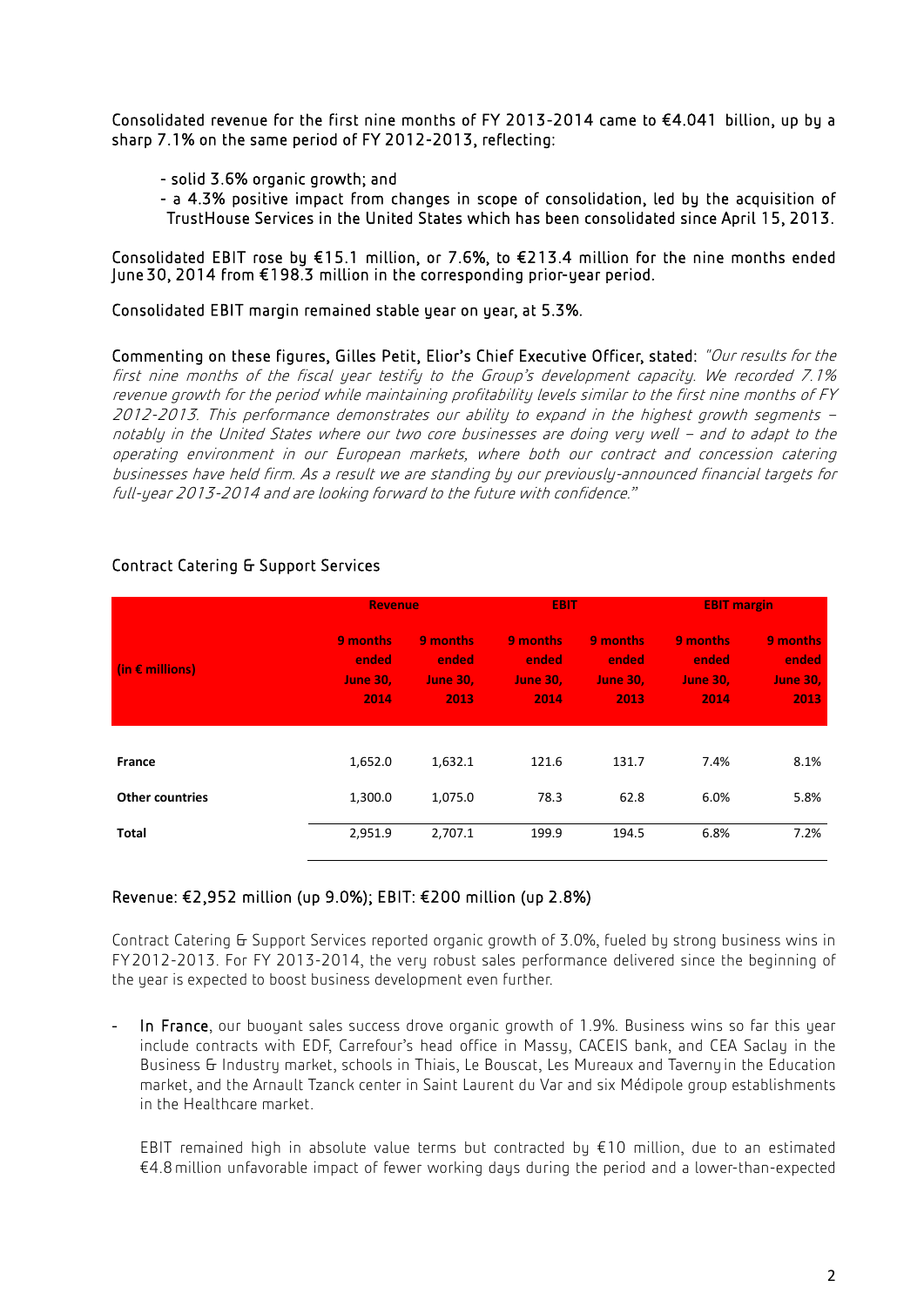contribution from certain new contracts in their start-up phase, particularly a key contract signed in the corrections market (which had an estimated €2 million adverse effect). Based on a constant number of working days and a comparable scope of contracts, EBIT margin for the period was slightly higher than in the first nine months of FY 2012-2013.

In international markets, organic growth was a strong 4.6%, thanks to satisfactory business development in Spain, the start-up of the *Itinere* on-board trains contract in Italy and a rebound in both business wins and revenue from existing contracts during the third quarter in the United Kingdom. The main new contracts won in the Business & Industry market during the period were with EDF, Bank of England and BAE Portsmouth in the United Kingdom, Banca d'Italia in Italy and Seat Martorell in Spain. In the Education market we won new business with the municipalities of Piacenza and Prato in Italy, state schools in Catalonia, Extremadura and Andalusia in Spain, and Chichester and London South Bank universities in the United Kingdom. And in Healthcare, our business wins included contracts with St Barts NHS hospital and Nottingham University Hospital in the United Kingdom.

EBIT was up sharply on the first nine months of FY 2012-2013, climbing nearly 25% due to the high contributions from TrustHouse Services in the United States and Elior Ristorazione in Italy.

|                                 | <b>Revenue</b>                                      |                                              | <b>EBIT</b>                                  |                                              | <b>EBIT margin</b>                           |                                              |
|---------------------------------|-----------------------------------------------------|----------------------------------------------|----------------------------------------------|----------------------------------------------|----------------------------------------------|----------------------------------------------|
| (in $\epsilon$ millions)        | <b>9</b> months<br>ended<br><b>June 30.</b><br>2014 | 9 months<br>ended<br><b>June 30,</b><br>2013 | 9 months<br>ended<br><b>June 30.</b><br>2014 | 9 months<br>ended<br><b>June 30,</b><br>2013 | 9 months<br>ended<br><b>June 30,</b><br>2014 | 9 months<br>ended<br><b>June 30,</b><br>2013 |
|                                 |                                                     |                                              |                                              |                                              |                                              |                                              |
| France, Germany, Belgium, Italy | 658.2                                               | 647.9                                        | 14.8                                         | 19.5                                         | 2.2%                                         | 3.0%                                         |
| Áreas                           | 430.6                                               | 416.8                                        | 1.0                                          | $-9.7$                                       | 0.2%                                         | $-2.3%$                                      |
| Total                           | 1,088.7                                             | 1,064.7                                      | 15.8                                         | 9.8                                          | 1.5%                                         | 0.9%                                         |

# Concession Catering & Travel Retail

# Revenue: €1,089 million (up 2.3%); EBIT: €16 million (up 61.2%)

Organic growth for the Concession Catering & Travel Retail segment came to 5.1%. Changes in scope of consolidation trimmed 1.6% off revenue, due to the sale of non-strategic businesses comprising Hold & CoUK, Honoré James and the Group's Concession Catering subsidiaries in Argentina and Morocco. Changes in exchange rates – notably for the US dollar, the Chilean peso and the Mexican peso – had a slight 1.3% adverse effect during the period.

In France, Germany, Belgium and Italy, organic growth was 2.6%. Revenue performance in the nine months ended June 30, 2014 was hampered by the fact that the biennial Paris Motor Show and Le Bourget Air Show took place in FY 2012-2013 but not in FY 2013-2014, as well as by the renegotiation of the management contract with Shell that took place in 2013, the end of the contract with the Parc des Princes stadium in Paris, and lower visitor numbers at trade fairs, and museums and other tourist sites. Conversely, strong growth was reported in the Airports market, buoyed by the new contract at Basel-Mulhouse airport, as well as in the Leisure market, due to the start-up of the new contract at the Center Parcs Bostalsee resort in Germany, and in the Motorways market, thanks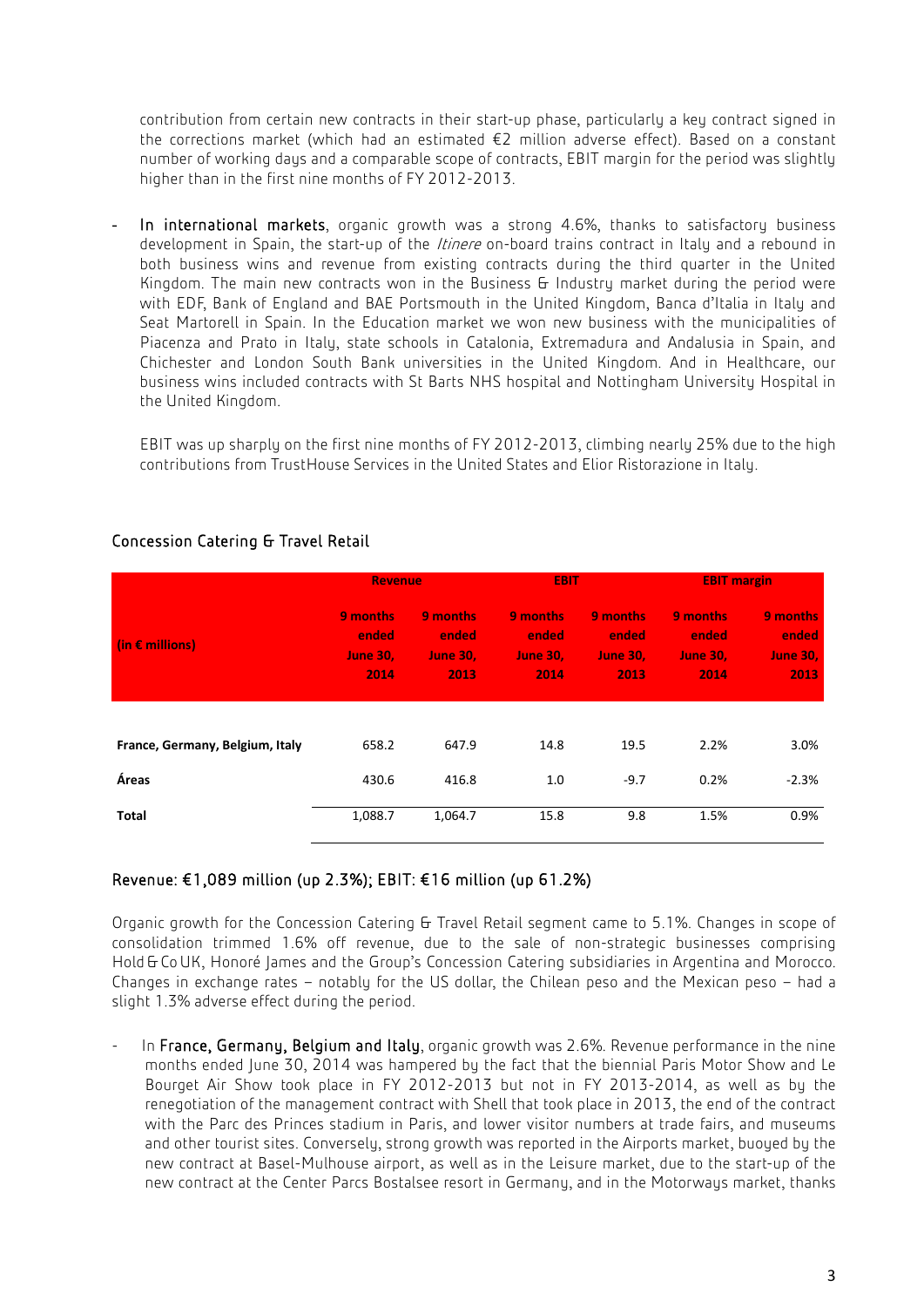to the impact of contract wins for additional rest areas in Germany. The Group also felt the positive effects during the period of the ramp-up of business at new outlets in the Gare de Lyon railway station in Paris.

EBIT in these countries contracted by  $\epsilon$ 4.7 million, with an estimated  $\epsilon$ 2.5 million negative impact arising from the renegotiation of the Shell management contract and the lower number of trade fairs during the period (especially the lack of major biennial shows). The EBIT figure was also weighed down by a poor winter season on motorways in France and Germany.

At **Áreas**, organic growth was a very robust 9.1%, reflecting strong business development in the United States and an upturn in Spain. Revenue generated in the USA rose significantly year on year, due to busier motorway traffic and sales contributions from the reconstructed rest areas along the Florida Turnpike and one of the rest areas on the Maryland Turnpike following its reopening after renovation works. At the same time, the Airports market saw very positive business growth, particularly at Los Angeles, Newark and Chicago. In Spain, revenue increased at all of Áreas's airport sites and was boosted by the start-up of a new expanded contract at Madrid Barajas airport (where 45 outlets have already been opened). Meanwhile, in the Spanish Motorways market, after stripping out the impact of the closure of nonprofitable rest areas, trends started to pick up again during the period after several very difficult years due to the country's recession.

Áreas's EBIT advanced by €10.7 million year on year, with good showings across all of the regions in which it operates (Spain, Portugal, the United States, Mexico and Chile).

# Profit for the period attributable to owners of the parent

The Group recorded attributable profit of €21.4 million for the nine months ended June 30, 2014, down on the €44.9million figure for the same period of FY 2012-2013 due to non-recurring expenses related to the IPO (€26.1 million in costs and fees that could not be deducted from the issue premium and €16.1 million in costs incurred on the early repayment of debt following the IPO).

> \* \* \*

#### Cash flows from operating activities and net debt

Net cash from operating activities totaled €102 million in the first nine months of FY 2013-2014, up €54million on the equivalent prior-year period. This good performance reflects tight management of working capital, thanks to better client payment times, particularly for contract catering operations in Spain and Italy and the support services business in France. As previously announced, capital expenditure was up sharply due to construction/renovation works carried out on motorway rest areas in the United States.

Net debt amounted to €1,459 million at June 30, 2014. The leverage ratio at that date, as adjusted for the impact of acquisitions and sales of consolidated companies and calculated over a rolling 12-month period, stood at 3.33x compared with 3.53x at March 31, 2014, as adjusted for the capital increase carried out at the time of the IPO.

As a result of these good performances, we hope to outperform our initial targets for cash generated by operating activities for full-year 2013-2014.

 $*$  \*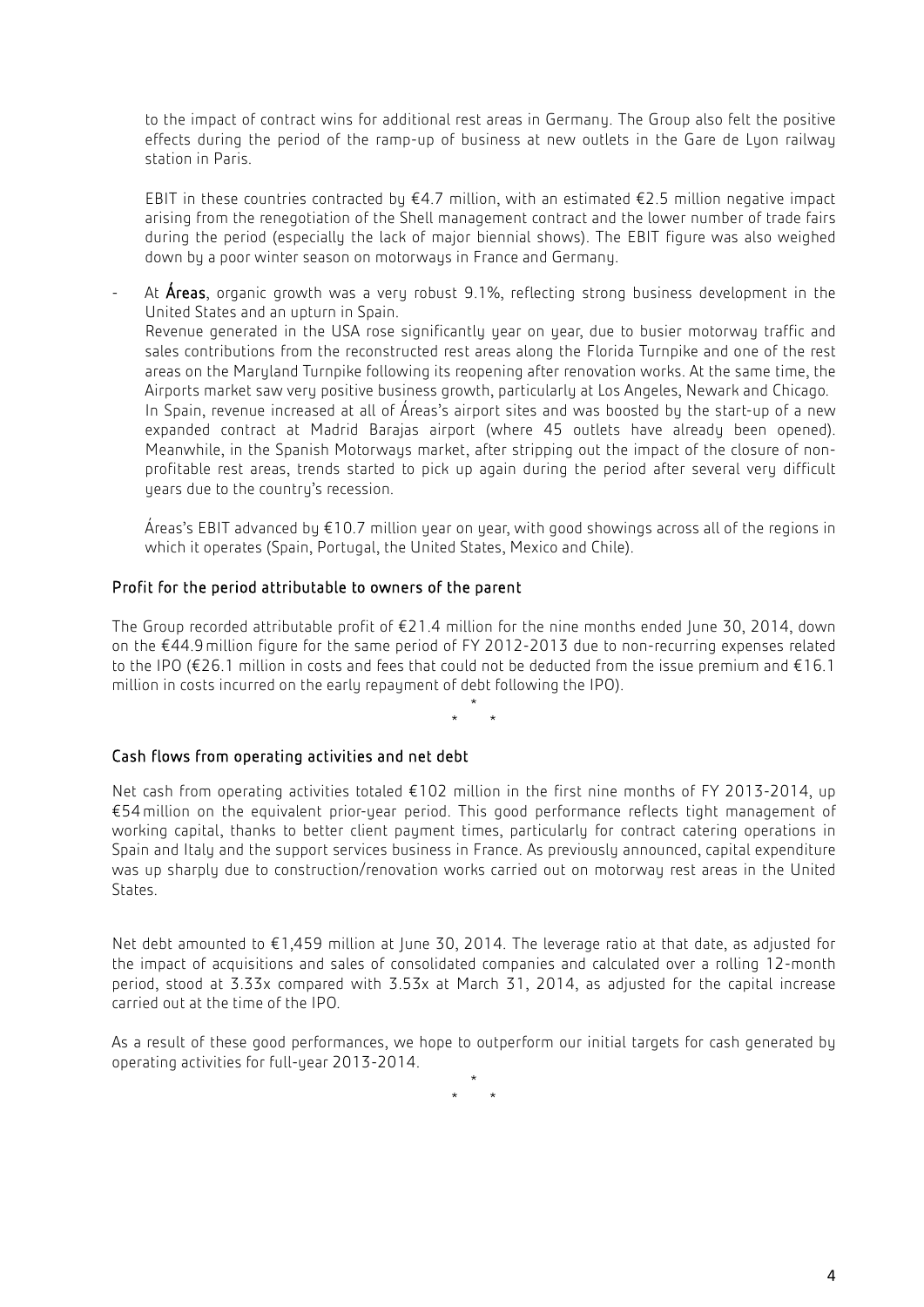# Outlook for full-year 2013-2014

Thanks to its strong performance in the first nine months of the fiscal year ending September 30, 2014, the Group is standing by its full-year targets, namely:

- 6.5% revenue growth;

- a stable EBITDA margin of around 8.4%;

- a debt ratio (leverage ratio based on the definition in the Group's financing agreements) of less than 3.25 at September 30, 2014.

\* \* \*

# Conference call

Gilles Petit, Elior's Chief Executive Officer, and Olivier Dubois, Group Chief Financial Officer, will today be holding a conference call (in English) at 7 p.m. (CEST) during which they will comment on the Group's results for the first nine months of FY 2013-2014 and answer questions from the financial community.

The related press release and PowerPoint presentation as well as a recording of the conference call will be available on the Group's website, investisseurs.elior.com/en, under "Financial information & releases".

#### Upcoming financial communications

Revenue for fourth-quarter and full-year 2013-2014 and outlook for FY 2014-2015: November14, 2014, after the close of trading.

Appendix 1: Breakdown of consolidated revenue, EBIT and EBITDA for the first nine months of FY2013- 2014 and FY 2012-2013

Appendix 2: Consolidated financial statements for the first nine months of FY 2013-2014 and FY 2012- 2013

Appendix 3: Exchange rates and currency effects for the first nine months of FY 2013-2014

#### About Elior:

Founded in 1991, Elior has grown into one of the world's leading operators in the contracted food and support services industry, generating revenue of €5,016.9 million in FY 2012-2013 through 17,500 restaurants and points of sale in 13 countries. Driven by an unwavering commitment to excellence, our 105,000 passionately professional employees provide personalized catering and service solutions on a daily basis to 3.7 million customers in the business & industry, education, healthcare, leisure and travel markets, taking genuine care of each and every person they serve. We place particular importance on corporate social responsibility and have been a member of the United Nations Global Compact since 2004. Our corporate philosophy – which is centered on quality and innovation as well as relations with others and the community at large – is clearly reflected in our motto: "Because the whole experience matters".

Please visit our website a[t www.elior.com](http://www.elior.com/) for further information.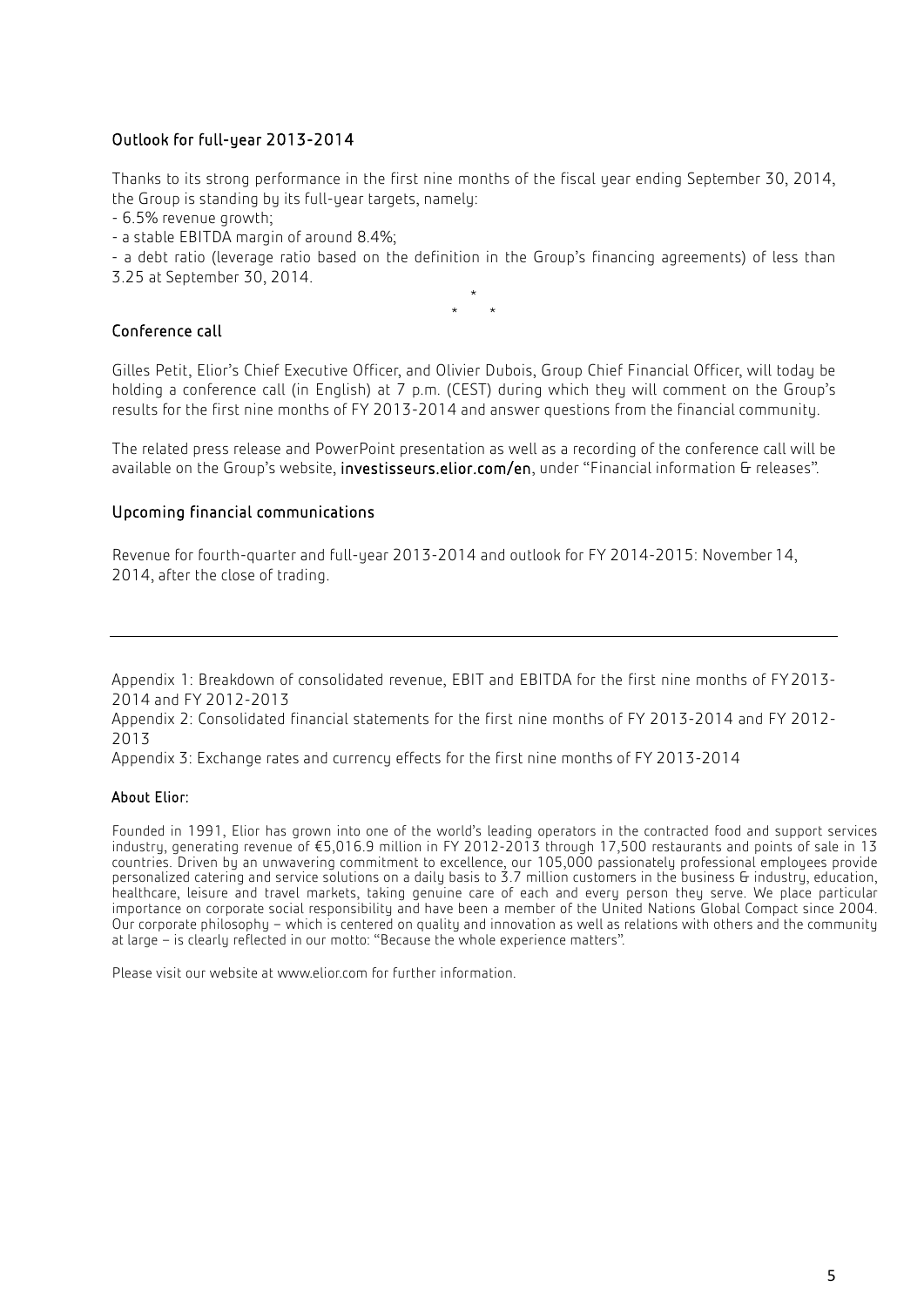

Appendix 1: Breakdown of consolidated revenue, EBIT and EBITDA for the first nine months of FY2013- 2014 and FY 2012-2013

#### **1. Revenue**

# **Revenue by business and by operating segment**

| (in $\epsilon$ millions)                              | 9 months<br>2013-2014 | 9 months<br>2012-2013 | <b>Organic</b><br>growth | Difference in<br>working days | <b>Changes in</b><br>scope of<br>consolidation | <b>Currency</b><br>effect | <b>Total</b><br>change |
|-------------------------------------------------------|-----------------------|-----------------------|--------------------------|-------------------------------|------------------------------------------------|---------------------------|------------------------|
| <b>Contract Catering &amp; Support Services</b>       |                       |                       |                          |                               |                                                |                           |                        |
|                                                       | 1,652.0               | 1,632.1               | $+1.9%$                  | $-0.7%$                       |                                                | ۰                         | $+1.2%$                |
|                                                       | 1,300.0               | 1,075.0               | +4.6%                    |                               | $+16.5%$                                       | $-0.2%$                   | $+20.9%$               |
| <b>Total Contract Catering &amp; Support Services</b> | 2,951.9               | 2,707.1               | $+3.0%$                  | $-0.4%$                       | +6.6%                                          | $-0.1%$                   | +9.0%                  |
| <b>Concession Catering &amp; Travel Retail</b>        |                       |                       |                          |                               |                                                |                           |                        |
| France, Germany, Belgium, Italy                       | 658.2                 | 647.9                 | $+2.6%$                  |                               | $-1.0%$                                        | ٠                         | $+1.6%$                |
|                                                       | 430.6                 | 416.8                 | $+9.1%$                  |                               | $-2.5%$                                        | $-3.2%$                   | $+3.3%$                |
| <b>Total Concession Catering &amp; Travel Retail</b>  | 1,088.7               | 1,064.7               | $+5.1%$                  |                               | $-1.6%$                                        | $-1.3%$                   | $+2.3%$                |
|                                                       | 4,040.7               | 3,771.9               | $+3.6%$                  | $-0.3%$                       | $+4.3%$                                        | $-0.4%$                   | $+7.1%$                |

#### **Revenue by market**

| (in $\epsilon$ millions)                              | 9 months<br>2013-2014 | 9 months<br>2012-2013 | <b>Organic</b><br>growth | Difference in<br>working days | <b>Changes in</b><br>scope of<br>consolidation | <b>Currency</b><br>effect | <b>Total</b><br>change |
|-------------------------------------------------------|-----------------------|-----------------------|--------------------------|-------------------------------|------------------------------------------------|---------------------------|------------------------|
|                                                       | 1,313.5               | 1.241.9               | $+3.9%$                  | $-0.3%$                       | $+2.2%$                                        | $\overline{\phantom{a}}$  | $+5.8%$                |
|                                                       | 884.3                 | 814.0                 | $+2.4%$                  | $-1.0%$                       | $+7.4%$                                        | $-0.1%$                   | +8.6%                  |
|                                                       | 754.1                 | 651.2                 | $+2.1%$                  |                               | $+14.0%$                                       | $-0.2%$                   | $+15.8%$               |
| <b>Total Contract Catering &amp; Support Services</b> | 2,951.9               | 2,707.1               | $+3.0%$                  | $-0.4%$                       | +6.6%                                          | $-0.1%$                   | $+9.0%$                |
|                                                       | 380.4                 | 362.1                 | $+5.7%$                  | $\overline{\phantom{a}}$      | $\overline{\phantom{a}}$                       | $-0.6%$                   | $+5.1%$                |
|                                                       | 433.6                 | 408.7                 | $+10.0%$                 |                               | $-2.0%$                                        | $-1.9%$                   | $+6.1%$                |
|                                                       | 274.7                 | 294.0                 | $-2.4%$                  |                               | $-3.0%$                                        | $-1.1%$                   | $-6.6%$                |
| <b>Total Concession Catering &amp; Travel Retail</b>  | 1,088.7               | 1,064.7               | $+5.1%$                  |                               | $-1.6%$                                        | $-1.3%$                   | $+2.3%$                |
|                                                       | 4.040.7               | 3.771.9               | $+3.6%$                  | $-0.3%$                       | +4.3%                                          | $-0.4%$                   | $+7.1%$                |

# **Revenue by region**

|                          |                       |                       |                                 |                               | <b>Changes in</b>                |                           |                        |
|--------------------------|-----------------------|-----------------------|---------------------------------|-------------------------------|----------------------------------|---------------------------|------------------------|
| (in $\epsilon$ millions) | 9 months<br>2013-2014 | 9 months<br>2012-2013 | <b>Organic</b><br><b>growth</b> | Difference in<br>working days | <b>scope</b><br>of consolidation | <b>Currency</b><br>effect | <b>Total</b><br>change |
|                          |                       |                       |                                 |                               |                                  |                           |                        |
|                          | 2.148.9               | 2.142.8               | $+1.1%$                         | $-0.5%$                       | $-0.3%$                          | $0.0\%$                   | $+0.3%$                |
| Other European countries | 1.459.7               | 1.376.9               | $+6.1%$                         |                               | $-0.1%$                          | 0.0%                      | $+6.0%$                |
|                          | 432.1                 | 252.1                 | $+10.8%$                        |                               | $+67.1%$                         | $-6.5%$                   | $+71.4%$               |
|                          | 4.040.7               | 3.771.9               | $+3.6%$                         | $-0.3%$                       | $+4.3%$                          | $-0.4%$                   | $+7.1%$                |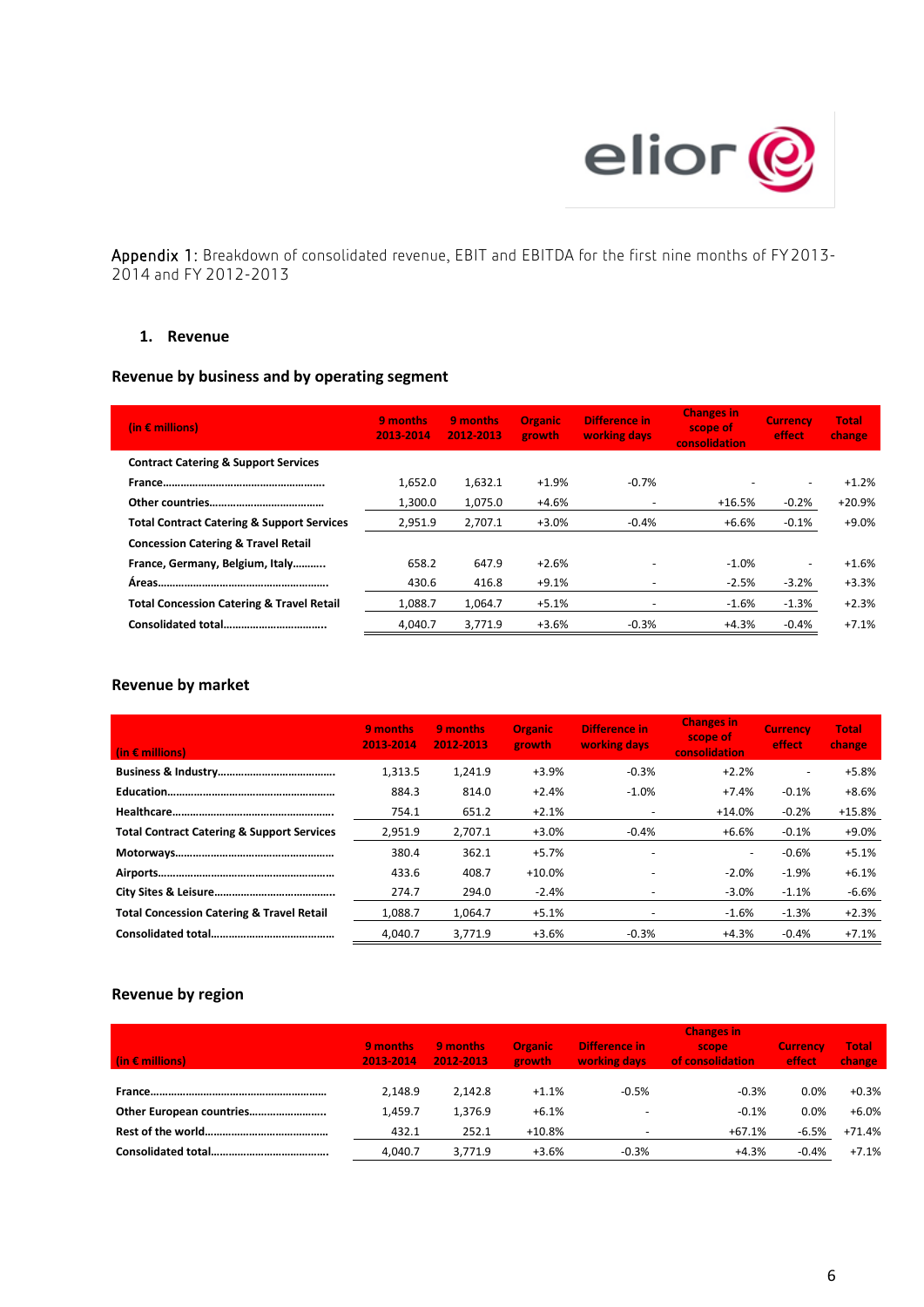# **2. Operating profitability**

# **EBIT (recurring operating profit)**

| (in $\epsilon$ millions)                              | <b>EBIT</b><br>9 months<br>2013-2014 | <b>EBIT</b><br>9 months<br>2012-2013 | <b>Change in EBIT</b> | <b>EBIT margin</b><br>9 months<br>2013-2014 | <b>EBIT margin</b><br>9 months<br>2012-2013 |
|-------------------------------------------------------|--------------------------------------|--------------------------------------|-----------------------|---------------------------------------------|---------------------------------------------|
| <b>Contract Catering &amp; Support Services:</b>      |                                      |                                      |                       |                                             |                                             |
|                                                       | 121.6                                | 131.7                                | (10.1)                | 7.4%                                        | 8.1%                                        |
|                                                       | 78.3                                 | 62.8                                 | 15.5                  | 6.0%                                        | 5.8%                                        |
| <b>Total Contract Catering &amp; Support Services</b> | 199.9                                | 194.5                                | 5.4                   | 6.8%                                        | 7.2%                                        |
| <b>Concession Catering &amp; Travel Retail:</b>       |                                      |                                      |                       |                                             |                                             |
| France, Germany, Belgium, Italy                       | 14.8                                 | 19.5                                 | (4.7)                 | 2.2%                                        | 3.0%                                        |
|                                                       | 1.0                                  | (9.7)                                | 10.7                  | 0.2%                                        | $-2.3%$                                     |
| <b>Total Concession Catering &amp; Travel Retail</b>  | 15.8                                 | 9.8                                  | 6.0                   | 1.5%                                        | 0.9%                                        |
| Headquarters, holding companies and                   |                                      |                                      |                       |                                             |                                             |
|                                                       | (2.3)                                | (6.0)                                | 3.7                   |                                             |                                             |
|                                                       | 213.4                                | 198.3                                | 15.1                  | 5.3%                                        | 5.3%                                        |

# **EBITDA**

| (in $\epsilon$ millions)                              | <b>EBITDA</b><br>9 months<br>2013-2014 | <b>EBITDA</b><br>9 months<br>2012-2013 | <b>Change in</b><br><b>EBITDA</b> | <b>EBITDA margin</b><br>9 months<br>2013-2014 | <b>EBITDA margin</b><br>9 months<br>2012-2013 |
|-------------------------------------------------------|----------------------------------------|----------------------------------------|-----------------------------------|-----------------------------------------------|-----------------------------------------------|
| <b>Contract Catering &amp; Support Services:</b>      |                                        |                                        |                                   |                                               |                                               |
|                                                       | 148.7                                  | 157.0                                  | (8.3)                             | 9.0%                                          | 9.6%                                          |
|                                                       | 94.4                                   | 83.4                                   | 11.0                              | 7.3%                                          | 7.8%                                          |
| <b>Total Contract Catering &amp; Support Services</b> | 243.1                                  | 240.4                                  | 2.7                               | 8.2%                                          | 8.9%                                          |
| <b>Concession Catering &amp; Travel Retail:</b>       |                                        |                                        |                                   |                                               |                                               |
| France, Germany, Belgium, Italy                       | 45.1                                   | 48.4                                   | (3.3)                             | 6.9%                                          | 7.5%                                          |
|                                                       | 26.4                                   | 14.9                                   | 11.5                              | 6.1%                                          | 3.6%                                          |
| <b>Total Concession Catering &amp; Travel Retail</b>  | 71.5                                   | 63.3                                   | 8.2                               | 6.6%                                          | 5.9%                                          |
| Headquarters, holding companies and                   |                                        |                                        |                                   |                                               |                                               |
|                                                       | (1.2)                                  | (4.5)                                  | 3.3                               |                                               |                                               |
| Consolidated total                                    | 313.4                                  | 299.2                                  | 14.2                              | 7.8%                                          | 7.9%                                          |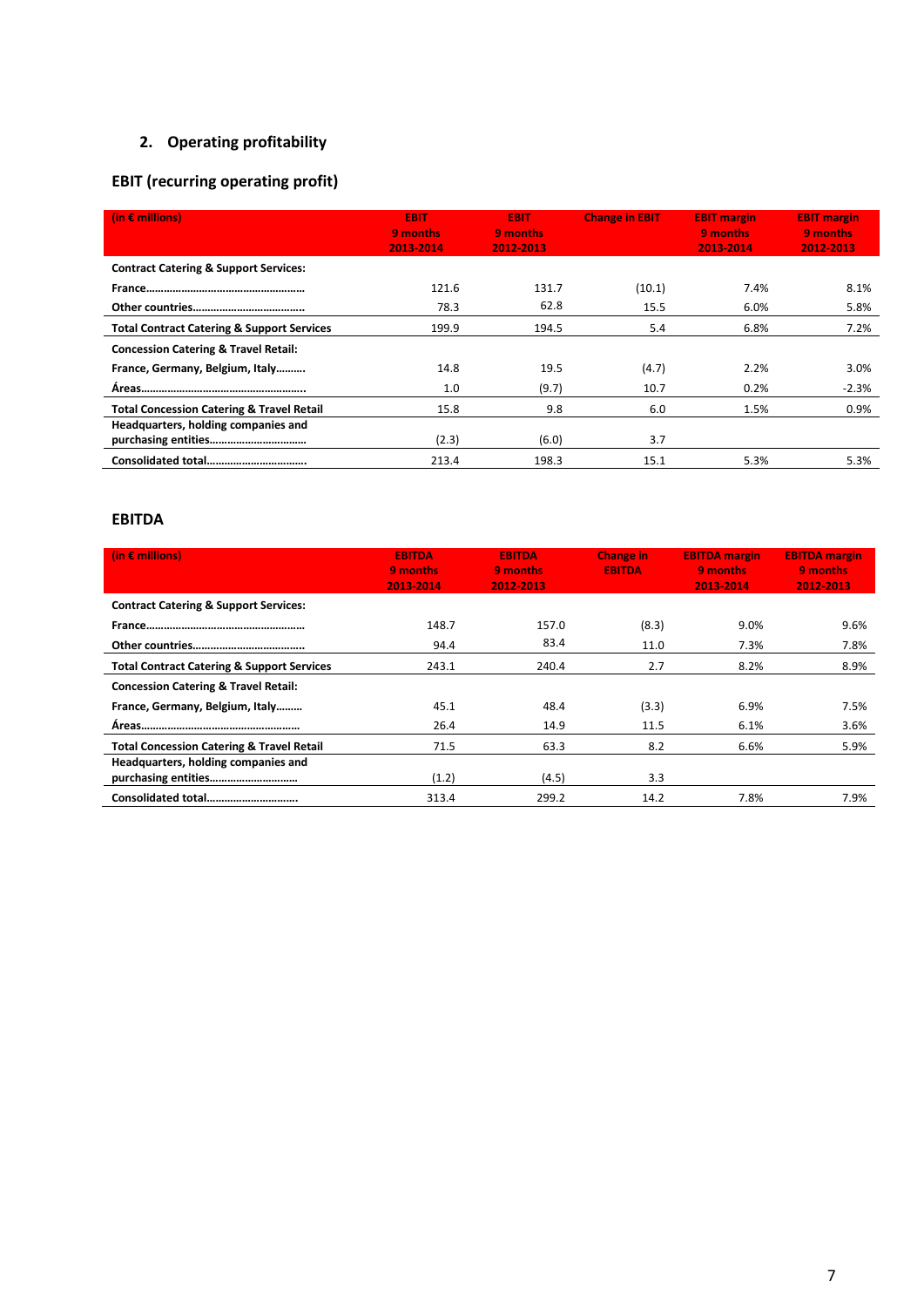Appendix 2: Consolidated financial statements for the first nine months of FY 2013-2014 and FY 2012-2013

# Consolidated income statement

| (in $\epsilon$ millions)                                                | Nine months ended<br>June 30, 2014<br>Unaudited | Nine months ended<br>June 30, 2013<br>Unaudited |
|-------------------------------------------------------------------------|-------------------------------------------------|-------------------------------------------------|
| <b>Revenue</b>                                                          | 4,040.7                                         | 3,771.9                                         |
| Purchase of raw materials and consumables                               | (1,219.2)                                       | (1, 124.4)                                      |
| Personnel costs                                                         | (1,870.9)                                       | (1,786.2)                                       |
| Other operating expenses                                                | (589.7)                                         | (522.5)                                         |
| Taxes other than on income                                              | (49.2)                                          | (40.4)                                          |
| Depreciation, amortization and provisions for recurring operating items | (100.0)                                         | (101.0)                                         |
| <b>Recurring operating profit</b>                                       | 211.8                                           | 197.4                                           |
| Share of profit of associates                                           | 1.6                                             | 0.8                                             |
| Recurring operating profit including share of profit of associates      | 213.4                                           | 198.3                                           |
| Other income and expenses, net                                          | (53.2)                                          | (36.5)                                          |
| Operating profit including share of profit of associates                | 160.2                                           | 161.8                                           |
| <b>Financial expenses</b>                                               | (114.1)                                         | (97.8)                                          |
| Financial income                                                        | 2.5                                             | 1.4                                             |
| Profit before income tax                                                | 48.6                                            | 65.4                                            |
| Income tax                                                              | (29.1)                                          | (27.1)                                          |
| Profit for the period                                                   | 19.5                                            | 38.3                                            |
| Attributable to owners of the parent                                    | 21.4                                            | 44.9                                            |
| Attributable to non-controlling interests                               | (1.9)                                           | (6.6)                                           |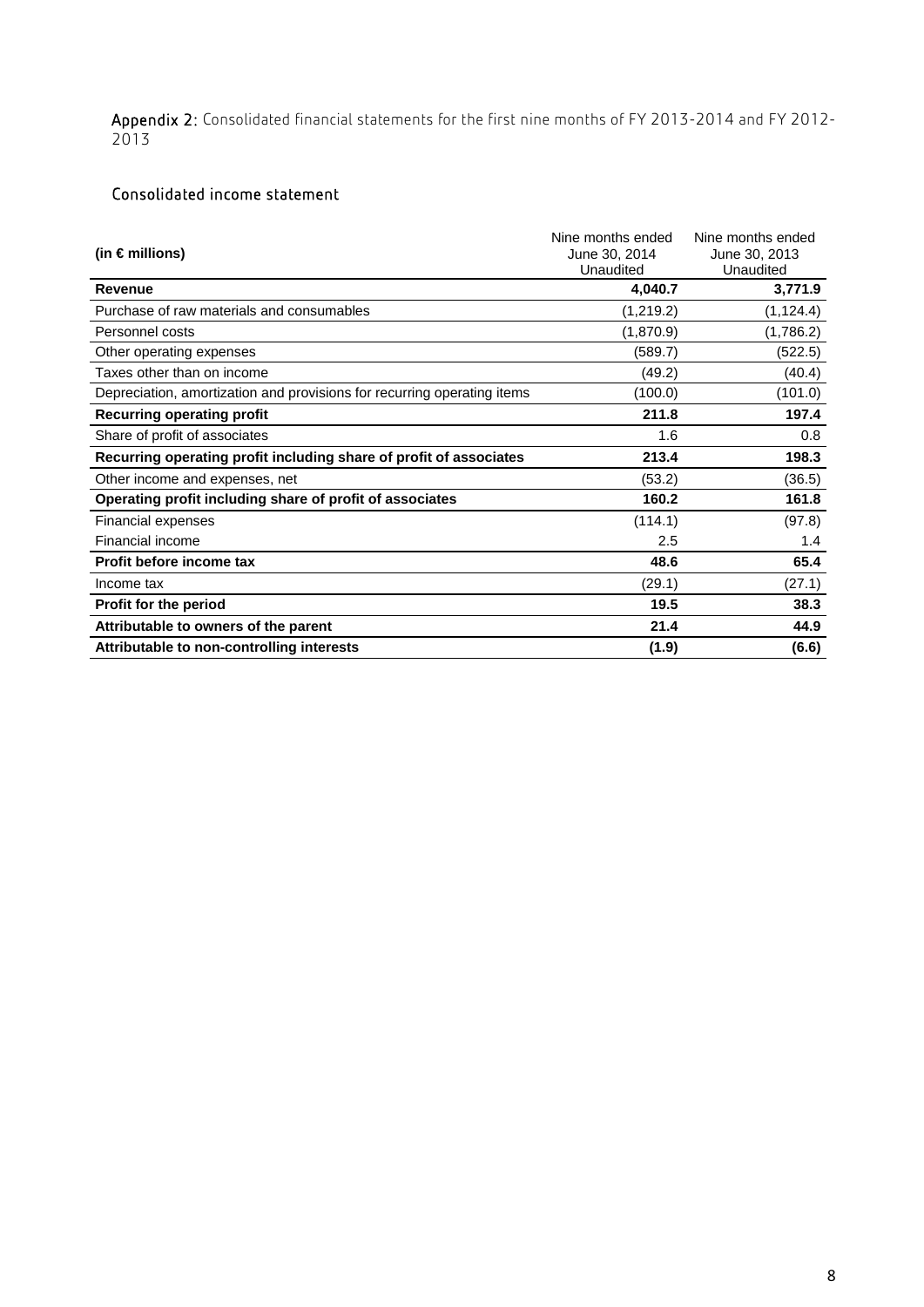# Consolidated cash flow statement

| (in $\epsilon$ millions)                                                  | Nine months ended<br>June 30, 2014<br>Unaudited | Nine months ended<br>June 30, 2013<br>Unaudited |
|---------------------------------------------------------------------------|-------------------------------------------------|-------------------------------------------------|
| Cash flows from operating activities                                      |                                                 |                                                 |
| Recurring operating profit including share of profit of associates        | 213.4                                           | 198.3                                           |
| Amortization and depreciation                                             | 102.1                                           | 98.9                                            |
| Provisions                                                                | (2.1)                                           | 2.1                                             |
| <b>EBITDA</b>                                                             | 313.4                                           | 299.2                                           |
| Dividends received from associates                                        | 1.6                                             | 0.9                                             |
| Change in working capital                                                 | (36.8)                                          | (99.9)                                          |
| Interest paid                                                             | (105.9)                                         | (92.3)                                          |
| Tax paid                                                                  | (20.6)                                          | (18.0)                                          |
| Other cash movements                                                      | (49.8)                                          | (42.0)                                          |
| Net cash from operating activities                                        | 102.0                                           | 48.0                                            |
| Cash flows from investing activities                                      |                                                 |                                                 |
| Purchases of property, plant and equipment and intangible assets          | (151.9)                                         | (139.2)                                         |
| Proceeds from sale of property, plant and equipment and intangible assets | 6.2                                             | 7.8                                             |
| Purchases of non-current financial assets                                 | (4.3)                                           | (7.1)                                           |
| Proceeds from sale of non-current financial assets                        | 1.6                                             | 10.3                                            |
| Acquisition of Elior shares                                               | 0.0                                             | 0.0                                             |
| Acquisition/sale of shares in other consolidated companies                | (2.6)                                           | (233.2)                                         |
| Net cash used in investing activities                                     | (151.0)                                         | (361.4)                                         |
| Cash flows from financing activities                                      |                                                 |                                                 |
| Movements in share capital of the parent and in shareholder loans         | 777.9                                           | 0.0                                             |
| Dividends paid to non-controlling interests in consolidated subsidiaries  | (0.4)                                           | (2.2)                                           |
| Proceeds from borrowings                                                  | 168.4                                           | 1,008.2                                         |
| Repayments of borrowings                                                  | (756.7)                                         | (719.9)                                         |
| Net cash from financing activities                                        | 189.1                                           | 286.1                                           |
| Effect of exchange rate and other changes                                 | (5.2)                                           | 1.3                                             |
| Net increase/(decrease) in cash and cash equivalents                      | 134.9                                           | (26.1)                                          |
| Cash and cash equivalents at beginning of period                          | 130.1                                           | 54.8                                            |
| Cash and cash equivalents at end of period                                | 265.0                                           | 28.7                                            |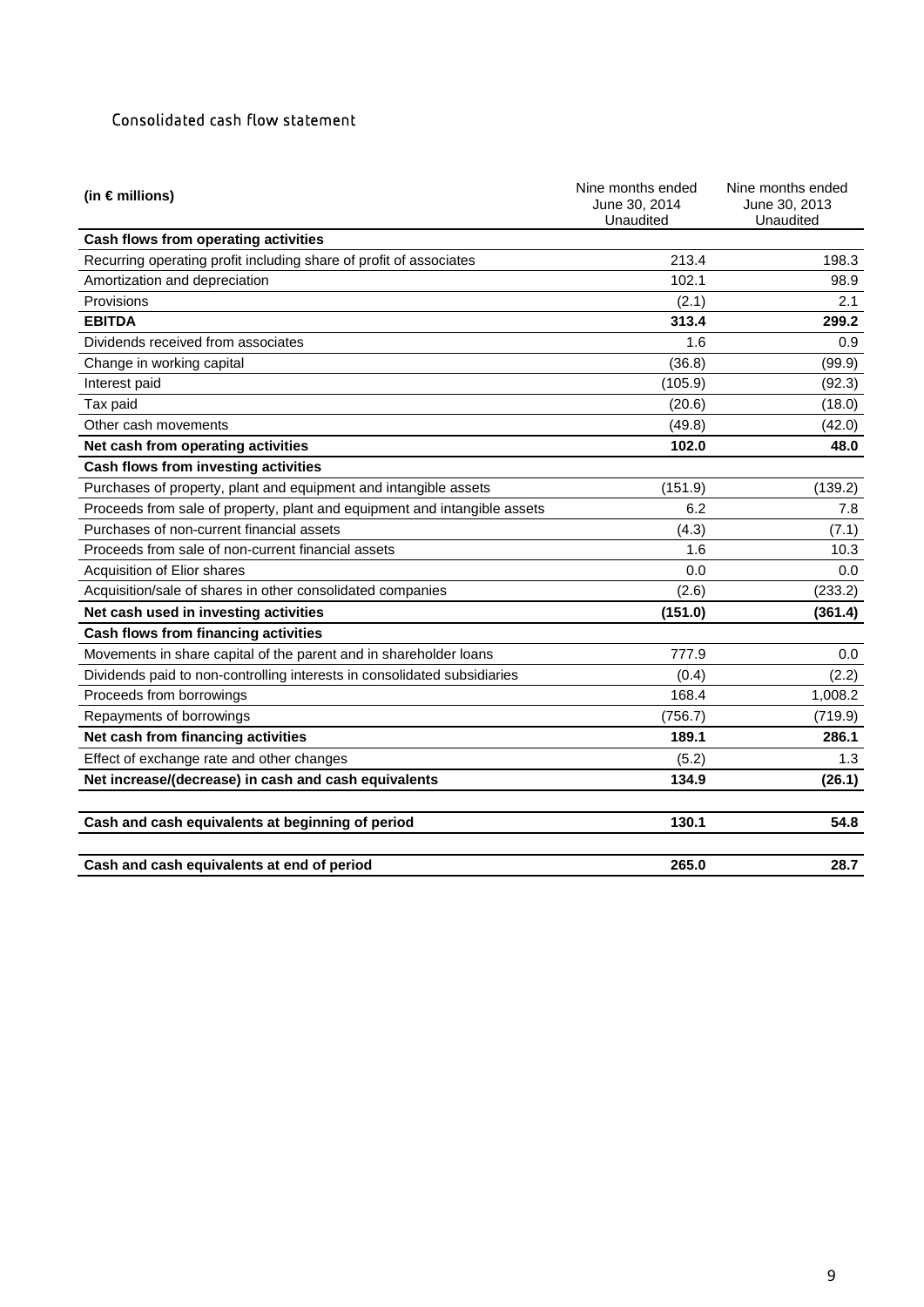# Consolidated balance sheet Assets

| (in $\epsilon$ millions)                           | At June 30, 2014 | At Sept. 30, 2013 |
|----------------------------------------------------|------------------|-------------------|
|                                                    | Unaudited        | Audited           |
| Goodwill                                           | 2,357.2          | 2,411.6           |
| Intangible assets                                  | 230.6            | 143.4             |
| Property, plant and equipment                      | 502.5            | 489.5             |
| Non-current financial assets                       | 38.0             | 39.3              |
| Investments in associates                          | 6.5              | 6.7               |
| Fair value of derivative financial instruments (*) | 0.4              | 0.6               |
| Deferred tax assets                                | 236.2            | 227.8             |
| <b>Non-current assets</b>                          | 3,371.5          | 3,318.9           |
| Inventories                                        | 89.9             | 94.2              |
| Trade and other receivables                        | 1,009.6          | 905.2             |
| Current income tax assets                          | 25.3             | 19.5              |
| Other current assets                               | 46.1             | 46.2              |
| Short-term financial receivables (*)               | 5.3              | 8.5               |
| Cash and cash equivalents (*)                      | 312.4            | 210.0             |
| <b>Current assets</b>                              | 1,488.5          | 1,283.6           |
| <b>Total assets</b>                                | 4.860.0          | 4,602.5           |

# Equity and liabilities

| (in $\epsilon$ millions)                                 | At June 30, 2014 | At Sept. 30, 2013 |
|----------------------------------------------------------|------------------|-------------------|
|                                                          | Unaudited        | Audited           |
| Share capital                                            | 1.6              | 1.1               |
| Reserves and retained earnings                           | 1,294.9          | 582.1             |
| Non-controlling interests                                | 29.5             | 67.6              |
| <b>Total equity</b>                                      | 1,326.1          | 650.8             |
| Long-term debt (*)                                       | 1.647.9          | 2,240.8           |
| Fair value of derivative financial instruments (*)       | 25.4             | 25.7              |
| Non-current liabilities relating to share acquisitions   | 148.7            | 40.1              |
| Deferred tax liabilities                                 | 40.1             | 23.1              |
| Provisions for pension and other post-employment benefit | 97.0             | 97.6              |
| obligations                                              |                  |                   |
| Other long-term provisions                               | 13.5             | 13.5              |
| Other non-current liabilities                            | 0.1              | 0.0               |
| <b>Non-current liabilities</b>                           | 1,972.7          | 2,440.9           |
| Trade and other payables                                 | 685.8            | 667.2             |
| Due to suppliers of non-current assets                   | 15.8             | 30.2              |
| Accrued taxes and payroll costs                          | 607.6            | 525.5             |
| Current income tax liabilities                           | 22.8             | 3.1               |
| Short-term debt (*)                                      | 110.2            | 136.1             |
| Current liabilities relating to share acquisitions       | 18.9             | 26.4              |
| Short-term provisions                                    | 79.8             | 101.3             |
| Other current liabilities                                | 20.4             | 21.1              |
| <b>Current liabilities</b>                               | 1,561.2          | 1,510.9           |
| <b>Total liabilities</b>                                 | 3,533.9          | 3,951.7           |
| <b>Total equity and liabilities</b>                      | 4,860.0          | 4,602.5           |
|                                                          |                  |                   |
|                                                          |                  |                   |
|                                                          | $\overline{1}$   | 0.100E            |

| (*) Included in the calculation of net debt                           | .465.4  | 2.183.5 |
|-----------------------------------------------------------------------|---------|---------|
| Net debt excluding fair value of derivative financial instruments and |         |         |
| debt issuance costs                                                   | 1.458.8 | 2.181.4 |
|                                                                       |         |         |